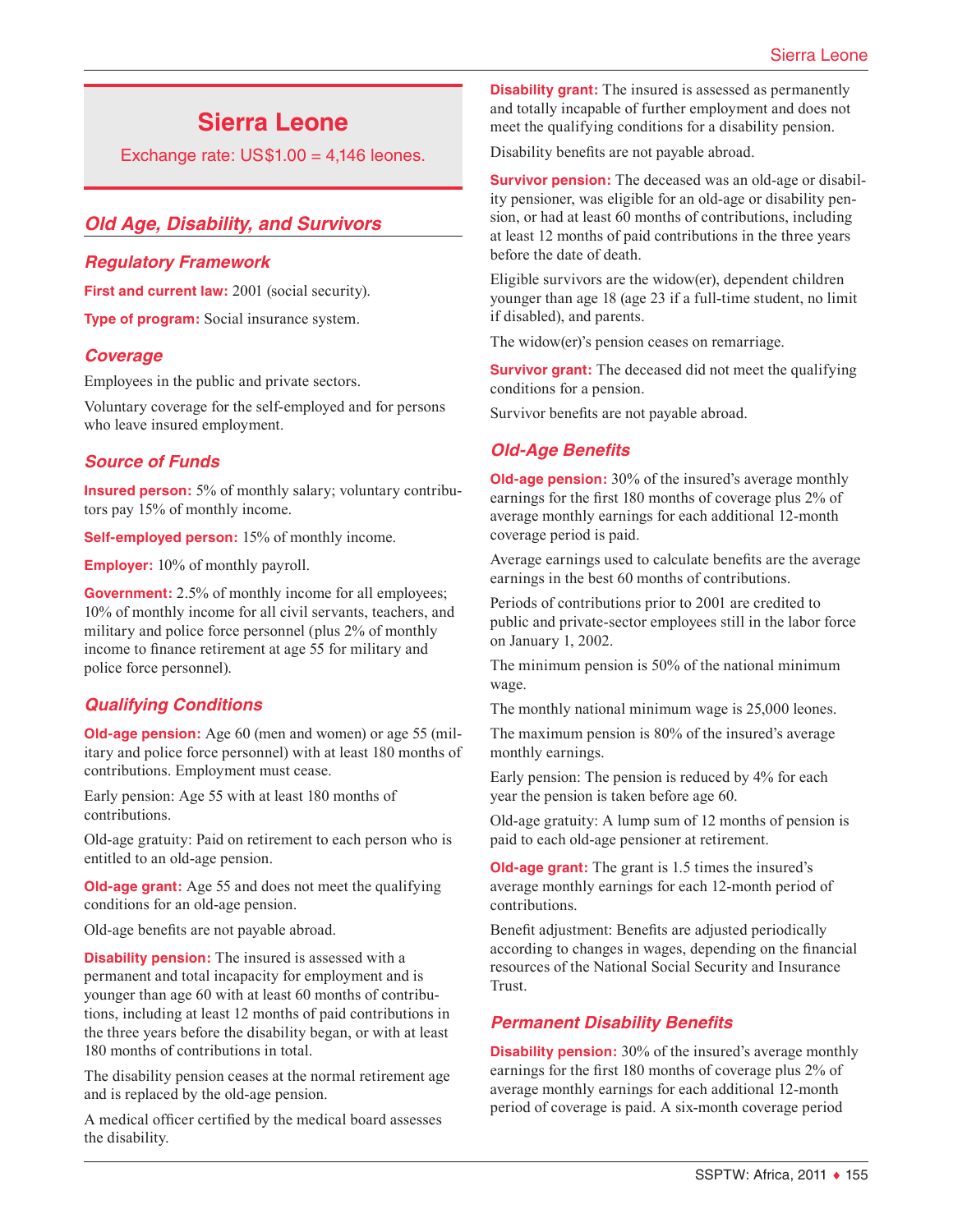## Sierra Leone

is credited for each year that a claim is made before the normal retirement age.

The minimum disability pension is 50% of the national minimum wage.

The monthly national minimum wage is 25,000 leones.

**Disability grant:** The grant is 1.5 times the insured's average monthly earnings for each 12-month period of contributions.

Benefit adjustment: Benefits are adjusted periodically according to changes in the cost of living, depending on the financial resources of the National Social Security and Insurance Trust.

#### *Survivor Benefits*

**Survivor pension:** 40% of the deceased's pension is paid to a widow(er). If there is more than one widow, the pension is split equally.

**Orphan's pension:** A maximum of 60% of the deceased's pension is paid for orphans.

**Parent's pension (if there are no other eligible survivors**): A lump sum of 12 months of survivor pension is paid to a parent who is employed or receiving a pension (24 months if not employed or receiving a pension).

All survivor benefits combined must not exceed 100% of the old-age or disability pension the deceased received or was eligible to receive at the time of death.

**Survivor grant:** The grant is 1.5 times the insured's average monthly earnings for each 12-month period of contributions.

Benefit adjustment: Benefits are adjusted periodically according to changes in the cost of living, depending on the financial resources of the National Social Security and Insurance Trust.

## *Administrative Organization*

National Social Security and Insurance Trust administers the program.

#### *Sickness and Maternity*

#### *Regulatory Framework*

No statutory benefits are provided.

Employers provide medical care for employees and their dependents through collective agreements.

## *Work Injury*

## *Regulatory Framework*

**First law:** 1939.

**Current law:** 1960 (workmen's compensation).

**Type of program:** Employer-liability system, normally involving compulsory insurance with a private carrier.

#### *Coverage*

Employed persons.

Exclusions: Agricultural employees working on plantations with fewer than 25 workers, household workers, self-employed persons, casual workers, family labor, and home-based workers.

## *Source of Funds*

**Insured person:** None.

**Self-employed person:** Not applicable.

**Employer:** The total cost is met through direct provision of benefits or the payment of insurance premiums.

**Government:** An approved annual contribution.

### *Qualifying Conditions*

**Work injury benefits:** There is no minimum qualifying period.

#### *Temporary Disability Benefits*

66.7% of the insured's earnings is paid after a three-day waiting period for up to 96 months.

The benefit may be paid as a lump sum, calculated according to the expected duration of entitlement.

#### *Permanent Disability Benefits*

**Permanent disability benefit:** If the insured is assessed with a total disability, a lump sum of 48 months of earnings is paid.

Constant-attendance allowance: If the insured requires the constant attendance of others to perform daily functions, up to 25% of the permanent disability benefit is paid.

Partial disability: A percentage of 56 months of earnings is paid, up to a maximum, according to the assessed degree of disability.

### *Workers' Medical Benefits*

Medical benefits include medical, dental, and surgical care; hospitalization; medicine; appliances; and the cost of transportation, up to a maximum.

#### *Survivor Benefits*

**Survivor benefit:** A lump sum of 42 months of the deceased's earnings (minus any disability benefits paid) is paid to the deceased's dependents; partial dependents may receive a reduced benefit.

#### **Funeral grant (in the absence of eligible survivors):**

A lump sum is paid to cover the cost of the burial, up to a maximum.